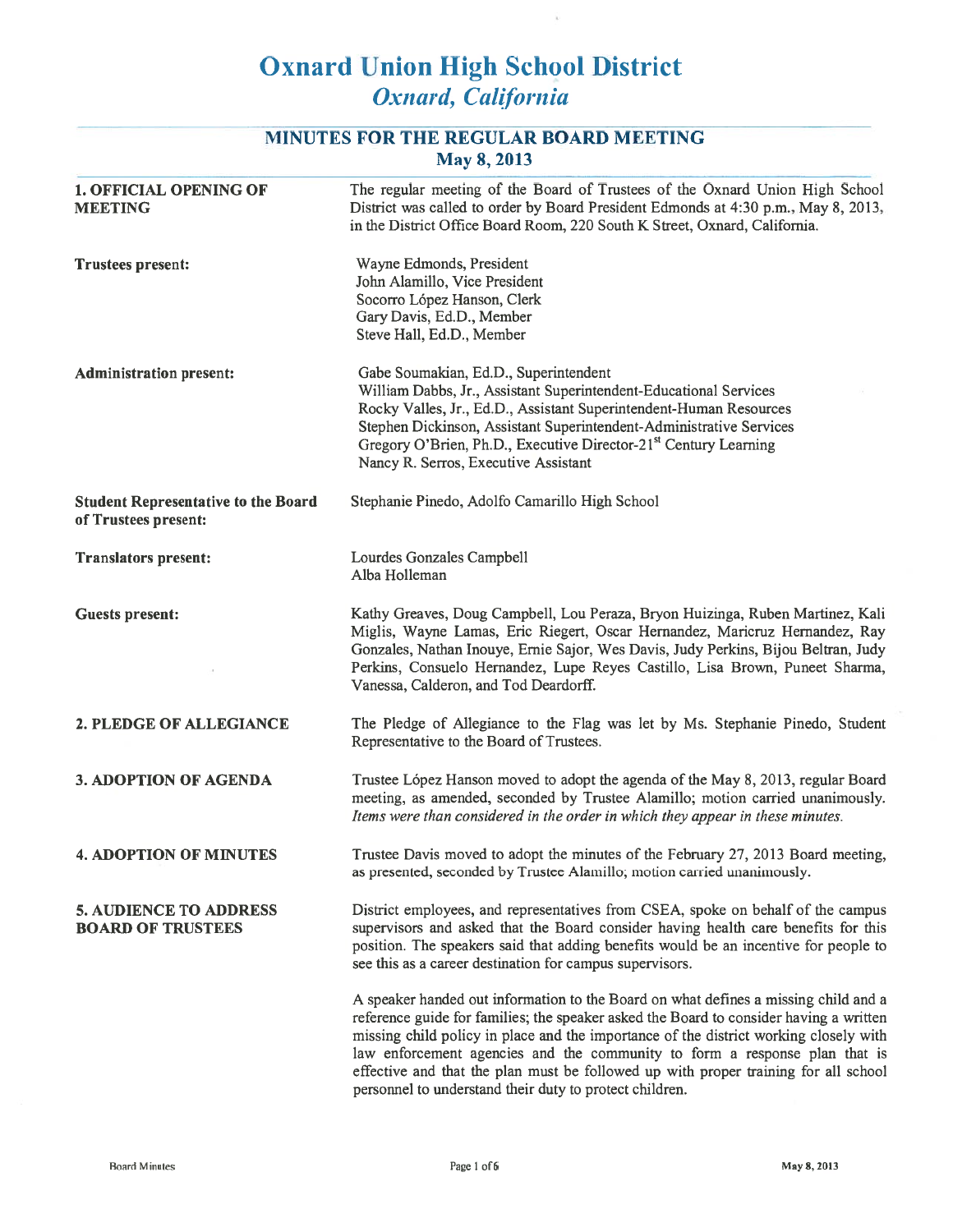|  |             | <b>MINUTES FOR THE REGULAR BOARD MEETING</b> |
|--|-------------|----------------------------------------------|
|  | May 8, 2013 |                                              |

|                                                       | Dr. Gabe Soumakian, Superintendent provided the following reports                                                                                                                                                                                                                                                                                                                                                                                                                                                                                                                                                                                                                                                                                                                                                                                                                                                                                                                                                                                                                                                                                                                                                                                                                                                                                                                                                                                                                                                                                                                                                                                                                                                                                                                                                                                                                                                                                                                                                                                                                                                                                                                                                                                                                             |  |
|-------------------------------------------------------|-----------------------------------------------------------------------------------------------------------------------------------------------------------------------------------------------------------------------------------------------------------------------------------------------------------------------------------------------------------------------------------------------------------------------------------------------------------------------------------------------------------------------------------------------------------------------------------------------------------------------------------------------------------------------------------------------------------------------------------------------------------------------------------------------------------------------------------------------------------------------------------------------------------------------------------------------------------------------------------------------------------------------------------------------------------------------------------------------------------------------------------------------------------------------------------------------------------------------------------------------------------------------------------------------------------------------------------------------------------------------------------------------------------------------------------------------------------------------------------------------------------------------------------------------------------------------------------------------------------------------------------------------------------------------------------------------------------------------------------------------------------------------------------------------------------------------------------------------------------------------------------------------------------------------------------------------------------------------------------------------------------------------------------------------------------------------------------------------------------------------------------------------------------------------------------------------------------------------------------------------------------------------------------------------|--|
| <b>6. SUPERINTENDENT'S REPORTS</b><br>General Report: | Mr. Dabbs met with Mr. Bernstein to go over the board policy and the<br>district is taking action by reviewing the CSBA policy for missing children,<br>which is focused more on the administrative regulations, and will present a<br>first reading of a policy at the meeting of May 22.<br>He attended the Staff Appreciation breakfast at OHS hosted by PTSA and<br>٠<br>students; it was a great event.<br>A resolution is on the agenda tonight recognizing the efforts of the district's<br>classified staff.<br>On May 13, Trustee Edmonds and López Hanson and he will attend the<br>$\bullet$<br>California Distinguished Schools Awards at the Burbank Marriott where<br>Adolfo Camarillo High School will be recognized as a California<br>Distinguished School.<br>He asked everyone in the community to support the district's athletic and<br>$\bullet$<br>academic booths at the upcoming May 18-19 Strawberry Festival and July<br>19 when the Dallas Cowboys visit Oxnard.<br>BTSA will hold an induction celebration on May 16 for those new to the<br>$\bullet$<br>profession of teaching.<br>The Pre Engineering graduation ceremony is scheduled for May 20, 4 p.m.<br>$\bullet$<br>in the Board room.<br>This year CST results will be available early part of June instead of mid-<br>٠<br>August.<br>The CAHSEE exam results were uploaded and students were able to view<br>$\bullet$<br>results before teachers had an opportunity to share the information with<br>students.<br>Information for Senior Awards night was announced for each school site.<br>۰<br>Earlier today, representatives from ACHS and RMHS met to discuss to<br>$\bullet$<br>develop a positive culture between the two schools.<br>Only 5 $\frac{1}{2}$ weeks before end of school; planning for end of year events is<br>$\bullet$<br>underway.<br>Dr. Soumakian reminded parents, students, and the community that we are living in a<br>different world as social media is becoming more popular and widespread. He said<br>Homeland Security monitors and watches all social media and takes any type of<br>posting that creates a hostile environment seriously. Terrorists threats will be taken<br>seriously and Dr. Soumakian asked that only positive things be posted on social |  |
|                                                       | networks.                                                                                                                                                                                                                                                                                                                                                                                                                                                                                                                                                                                                                                                                                                                                                                                                                                                                                                                                                                                                                                                                                                                                                                                                                                                                                                                                                                                                                                                                                                                                                                                                                                                                                                                                                                                                                                                                                                                                                                                                                                                                                                                                                                                                                                                                                     |  |
| <b>7. REPORTS TO THE BOARD</b>                        |                                                                                                                                                                                                                                                                                                                                                                                                                                                                                                                                                                                                                                                                                                                                                                                                                                                                                                                                                                                                                                                                                                                                                                                                                                                                                                                                                                                                                                                                                                                                                                                                                                                                                                                                                                                                                                                                                                                                                                                                                                                                                                                                                                                                                                                                                               |  |
| A. Regular Report:                                    | Stephanie Pinedo, Student Representative to the Board<br>CIHS held AP testing May 6, a talent show on May 8 and Senior Awards<br>night and End of Year Rally is scheduled for May 23.<br>ACHS was officially declared a California Distinguished School and she,<br>$\bullet$<br>Mr. Lipman and 18 people will be attending the award's ceremony on May                                                                                                                                                                                                                                                                                                                                                                                                                                                                                                                                                                                                                                                                                                                                                                                                                                                                                                                                                                                                                                                                                                                                                                                                                                                                                                                                                                                                                                                                                                                                                                                                                                                                                                                                                                                                                                                                                                                                       |  |

- 13. Megan McKnelly was announced a Merit Scholarship Winner. For the first three weeks of May, the teachers at FHS will tutor students who  $\bullet$ are taking the CAHSEE on May 14-15.
- RMHS held CST make-ups April 29-May, AP exams are May 6-17, and  $\bullet$ Senior Awards night on May 29.
- The last ODC meeting of the year will be held on May 20 at RMHS.  $\bullet$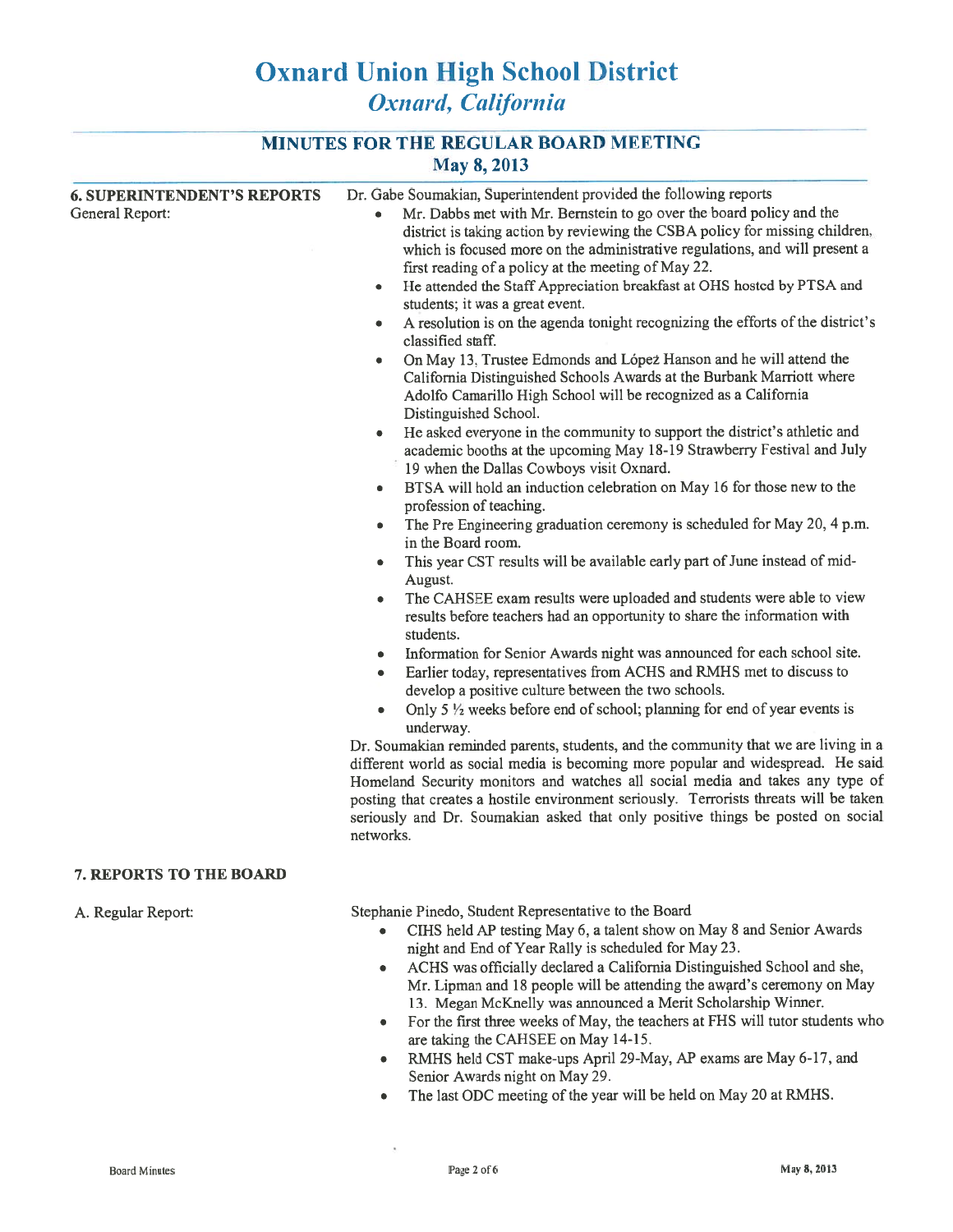## MINUTES FOR THE REGULAR BOARD MEETING May 2, 2012

|                                                                                                                                                                                                 | IVIAY $0, 2013$                                                                                                                                                                                                                                                                                                                                                                                                                                                                                                                                                                                                                                                                                                |
|-------------------------------------------------------------------------------------------------------------------------------------------------------------------------------------------------|----------------------------------------------------------------------------------------------------------------------------------------------------------------------------------------------------------------------------------------------------------------------------------------------------------------------------------------------------------------------------------------------------------------------------------------------------------------------------------------------------------------------------------------------------------------------------------------------------------------------------------------------------------------------------------------------------------------|
| <b>8. CONSENT CALENDAR</b>                                                                                                                                                                      | Trustee Alamillo moved to approve the consent calendar items, as presented,<br>seconded by Trustee Davis; motion carried unanimously.                                                                                                                                                                                                                                                                                                                                                                                                                                                                                                                                                                          |
| A. Approval of Change Order #7<br>between PacifiCom and Oxnard Union<br>High School District to Shorten Patch<br>Cords                                                                          | It is the recommendation of District Administration that the Board of Trustees<br>approve change order #7 between PacifiCom and Oxnard Union High School District<br>to shorten patch cords, as presented.                                                                                                                                                                                                                                                                                                                                                                                                                                                                                                     |
| B. Approval of Change Order #8<br>between PacifiCom and Oxnard Union<br>High School District for Additional Data<br>Drops and Single Mode Fiber Patch<br>Cords                                  | It is the recommendation of District Administration that the Board of Trustees<br>approve change order #8 between PacifiCom and Oxnard Union High School District<br>for additional data drops and single mode fiber patch cords, as presented.                                                                                                                                                                                                                                                                                                                                                                                                                                                                |
| C. Approval of Ratification of<br>Agreement between Oxnard Union High<br>School District/Pacifica High School and<br>AmericanStar Trailways for Grad Night<br>2013 Transportation to Disneyland | It is the recommendation of District Administration that the Board of Trustees<br>approve the ratification of agreement between Oxnard Union High School<br>District/Pacifica High School and AmericanStar Trailways for Grad Night 2013<br>transportation to Disneyland, as presented.                                                                                                                                                                                                                                                                                                                                                                                                                        |
| D. Approval of the Disposal of Surplus<br>Property, February 19 - April 26, 2013                                                                                                                | It is the recommendation of District Administration that the items listed be declared<br>surplus and/or obsolete and that staff be authorized to dispose of all items through<br>recycling, sale or other means, in the most expeditious manner, as presented.                                                                                                                                                                                                                                                                                                                                                                                                                                                 |
| E. Approval of Purchase Orders and<br>Direct Pays, April 11 - April 24, 2013                                                                                                                    | The Purchase Orders totaling \$538,435.84 and Direct Pays totaling \$1,037.36 be<br>approved, as presented.                                                                                                                                                                                                                                                                                                                                                                                                                                                                                                                                                                                                    |
| F. Approval of Stipulated Student<br>Expulsion                                                                                                                                                  | That the student(s) listed be expelled from the Oxnard Union High School District<br>for the time period indicated, and that the student attend the recommended placement<br>for the period of expulsion. The student will be reviewed for readmission in<br>accordance with district policy upon the conclusion of the term of the expulsion, and<br>is to comply with the recommended Rehabilitation Plan and provide documentation<br>that the plan has been completed.<br>1. Student 149617, April 30, 2013 - January 24, 2014, Gateway Community School<br>2. Student 152213, April 24 - June 14, 2013, Gateway Community School<br>3. Student 155843, April 24 - June 14, 2013, Gateway Community School |
| G. Approval of Certificated and<br><b>Classified Personnel</b>                                                                                                                                  | It is the recommendation of District Administration that the Board of Trustees<br>approve the personnel items, as presented.                                                                                                                                                                                                                                                                                                                                                                                                                                                                                                                                                                                   |
|                                                                                                                                                                                                 | (See attached list of personnel items.)                                                                                                                                                                                                                                                                                                                                                                                                                                                                                                                                                                                                                                                                        |
| H. Approval of Waiver of CAHSEE<br>Requirement for OUHSD Students with<br><b>Disabilities</b>                                                                                                   | It is the recommendation of the District Administration that the Board of Trustees<br>approve the request to submit to the State Board of Education a waiver of the<br>California High School Exit Exam (CAHSEE) for students with disabilities who take<br>the CAHSEE using modifications and receive the equivalent of a passing score.                                                                                                                                                                                                                                                                                                                                                                      |
|                                                                                                                                                                                                 |                                                                                                                                                                                                                                                                                                                                                                                                                                                                                                                                                                                                                                                                                                                |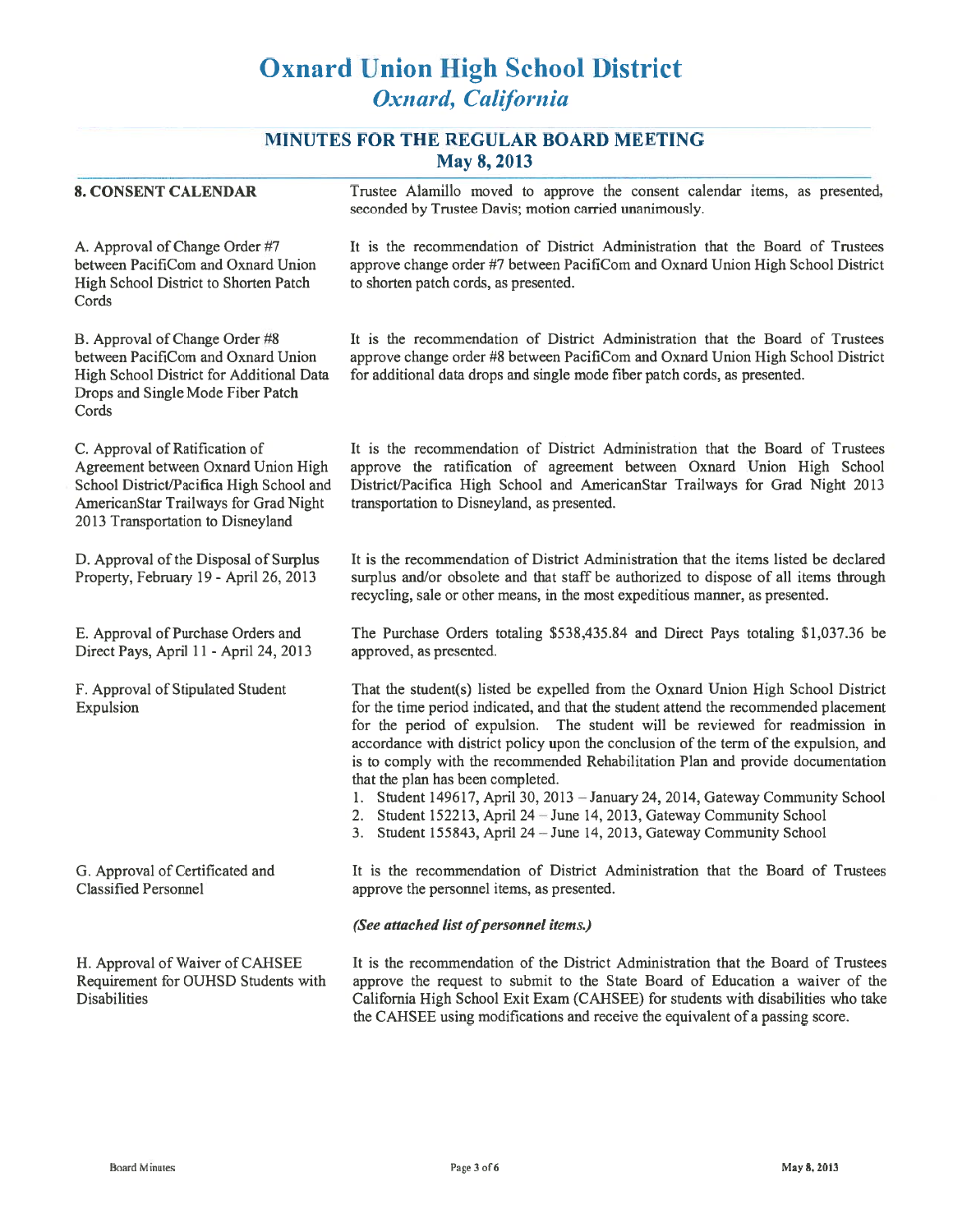## **MINUTES FOR THE REGULAR BOARD MEETING** May 8, 2013

#### **9. ACTION ITEMS**

A. Approval of Revised Job Description: District Receptionist. second reading

#### **Approved**

B. Adoption of Resolution No. 13-15 Proclaiming May 19-25, 2013, as Classified School Employee Week

#### **Approved**

C. Approval of Proposed 2013-2014 **Adult Education Calendar** 

#### **Approved**

### **11. BOARD MEMBERS' REPORTS AND COMMUNICATIONS**

Trustees were assured that person appointed as District Office Receptionist would have English-Spanish bilingual ability.

Trustee Alamillo moved to approve District Receptionist iob description, second reading, as presented, seconded by Trustee López Hanson, motion carried unanimously.

Trustee Davis moved to adopt Resolution No. 13-15, proclaiming May 19 through May 25, 2013 as Classified Employee Week, seconded by Trustee López Hanson; motion carried unanimously. After making the motion, Dr. Davis added that the Board greatly appreciates the many contributions of the District's classified staff.

Trustee Davis requested an update from staff on the statewide funding situation for Adult Education for 2013-14. Clarifications were added by Dr. Soumakian.

Trustee López Hanson moved that proposed 2013-14 Adult Education calendar be approved by the Board of Trustees, as presented, seconded by Trustee ; motion carried.

Referring to a recent article in the Ventura County Star, Trustee Davis asked that staff clarify the approximate cost to the District for the additional work days; Mr. Dickinson reported the estimated most for certificated staff is \$400,000 and classified staff is \$500,000. Trustee Davis requested an update on the status of the land acquisition for the new high school in Oxnard, he suggested that administrative staff monitor 1) the building of the Master Schedule at each school site and 2) ensure that all incoming 9s are in the system to make sure that we have enough teachers at the start of the school year.

Trustee López Hanson attended the FHS recognition by the State on Tuesday and congratulated Mr. Lamas and thanked Mrs. Dallape for their hard work and efforts with the FHS Mock Trial team; she met with Dr. Soumakian to go over the Inclusion Survey and asked Trustees if they had had an opportunity to review the Survey.

Board President Edmonds reminded staff that this is the time to interview prime candidates and secure the best teachers in the areas of math, science and special education for next year.

Trustee Alamillo said he received a notice regarding the hearing on June 1 for the EIR report for the new high school in Camarillo and informed the public the information is also available on the city of Camarillo's website.

**12. ITEMS FOR FUTURE CONSIDERATION** 

See attached list.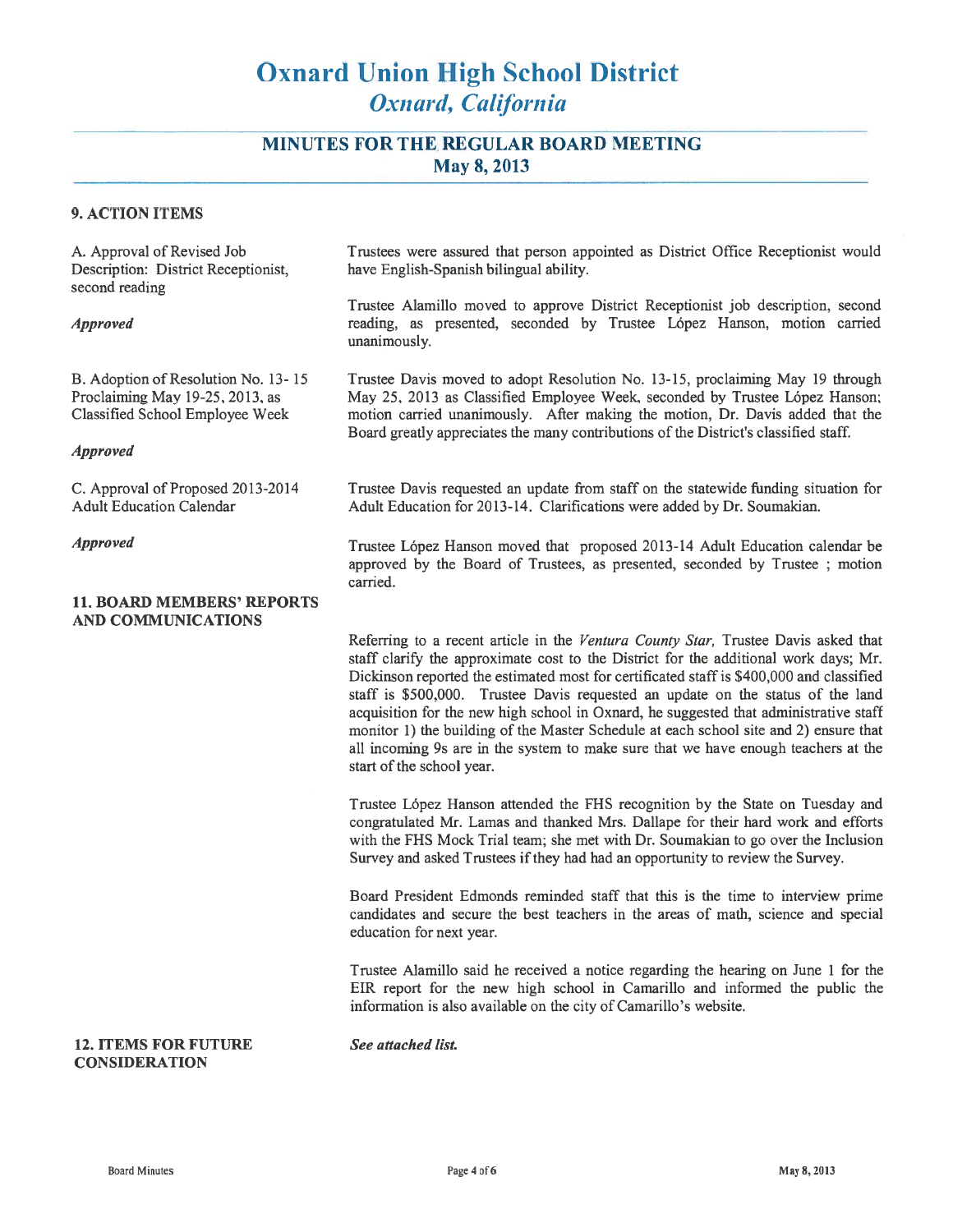## MINUTES FOR THE REGULAR BOARD MEETING May 8, 2013

| <b>13. FUTURE MEETINGS</b>                                  | May 22<br>June 12 $& 26$<br>July - dark<br>August 14 & 28                                                                                                                                                                                                                                                                                                                                                                                                                                                                                                                                                                                                                                                                                                                                                                                                                                                                                                                                                                                                                                                                                                                                                                                                                                                                                                                                                                                          |  |  |
|-------------------------------------------------------------|----------------------------------------------------------------------------------------------------------------------------------------------------------------------------------------------------------------------------------------------------------------------------------------------------------------------------------------------------------------------------------------------------------------------------------------------------------------------------------------------------------------------------------------------------------------------------------------------------------------------------------------------------------------------------------------------------------------------------------------------------------------------------------------------------------------------------------------------------------------------------------------------------------------------------------------------------------------------------------------------------------------------------------------------------------------------------------------------------------------------------------------------------------------------------------------------------------------------------------------------------------------------------------------------------------------------------------------------------------------------------------------------------------------------------------------------------|--|--|
|                                                             | September 11 & 25 October 9 & 23<br>November 20<br>December 18                                                                                                                                                                                                                                                                                                                                                                                                                                                                                                                                                                                                                                                                                                                                                                                                                                                                                                                                                                                                                                                                                                                                                                                                                                                                                                                                                                                     |  |  |
|                                                             | Dr. Soumakian announced that there is a Budget study session scheduled for May 28,<br>2013 and Trustee Davis recommended tying into the May 28 meeting the information<br>from DecisionInsite regarding boundary changes.<br>Trustee Hall requested<br>reevaluating the study session concept, as was suggested upon initial approval of the<br>study session meetings.                                                                                                                                                                                                                                                                                                                                                                                                                                                                                                                                                                                                                                                                                                                                                                                                                                                                                                                                                                                                                                                                            |  |  |
| <b>10. STUDY SESSION</b>                                    | The Board and administrative staff held an intensive discussion on the<br>Implementation of the Common Core State Standards, 21st Century Learning,<br>Smarter Balanced Assessment, and the Linked Learning Initiatives.<br>Via a<br>PowerPoint presentation, Dr. Soumakian outlined the new systems implemented into<br>the district such as the new student information system Synergy, Data Director,<br>Naviance, document management, digiCOACH, online purchasing and budgeting for<br>real time data through Escape, an infrastructure upgrades the E-Rate funding.<br>Currently in the works are workshop sessions for staff on Strategic Schooling<br>presented by Dennis Parker, monitoring of the IEP process, board policy revisions<br>for Grading policy, and articulation with partner district and feeder schools. He<br>outlined the next steps necessary to ensure the district's success for students, staff, all<br>programs, and new high schools. He stated the purpose of Linked Learning is to<br>support the CCSS and 21 <sup>st</sup> Century Learning that will prepare our students to be<br>college ready, career ready, and life ready. He explained the shift in learning<br>outcomes for 20 <sup>th</sup> Century Model vs. 21 <sup>st</sup> Century Learning and how the Education<br>Foundation works to link the 21 <sup>st</sup> Century Linked Learning Academies with the<br>business and community leaders. |  |  |
|                                                             | Dr. Gregorio O'Brien, Executive Director-21 <sup>st</sup> Century Learning and Innovations and<br>Mr. Bill Dabbs, Assistant Superintendent-Educational Services presented the second<br>portion of the study session that focused on the Common Core State Standards<br>(CCSS) and how Linked Learning supports the CCSS, how students make the<br>connection between what is taught in the classroom and what is needed for success in<br>college, career and the real world, and the four key LL Core components where<br>discussed. Staff and Board discussed how the district's teachers and administrators<br>can begin to implement the CCSS in the areas of Math, English, and English<br>Learners, and be better prepared. In order to be successfully prepared for the Smarter<br>Balanced Assessment Consortium (SBAC) the district will run a SBAC Pilot at HHS<br>in June, and ensure infrastructure, hardware, teachers and students are primed and<br>ready to go. The Board shared how they can support the successful transition to the<br>CCSS.                                                                                                                                                                                                                                                                                                                                                                                   |  |  |
| <b>14. PUBLIC COMMENT ON</b><br><b>CLOSED SESSION ITEMS</b> |                                                                                                                                                                                                                                                                                                                                                                                                                                                                                                                                                                                                                                                                                                                                                                                                                                                                                                                                                                                                                                                                                                                                                                                                                                                                                                                                                                                                                                                    |  |  |
| <b>15. CLOSED SESSION</b>                                   | At 7:30 p.m., the Board adjourned to closed session to discuss:                                                                                                                                                                                                                                                                                                                                                                                                                                                                                                                                                                                                                                                                                                                                                                                                                                                                                                                                                                                                                                                                                                                                                                                                                                                                                                                                                                                    |  |  |
| А.                                                          | Student Personnel [Education Code §35146, 48912, 48919]                                                                                                                                                                                                                                                                                                                                                                                                                                                                                                                                                                                                                                                                                                                                                                                                                                                                                                                                                                                                                                                                                                                                                                                                                                                                                                                                                                                            |  |  |
| <b>B.</b>                                                   | Public Employee Discipline/Dismissal/Release/Appointment [Government Code                                                                                                                                                                                                                                                                                                                                                                                                                                                                                                                                                                                                                                                                                                                                                                                                                                                                                                                                                                                                                                                                                                                                                                                                                                                                                                                                                                          |  |  |

Public Employee Discipline/Dismissal/Release/Appointment [Government Code] Section 54957(b)(1)]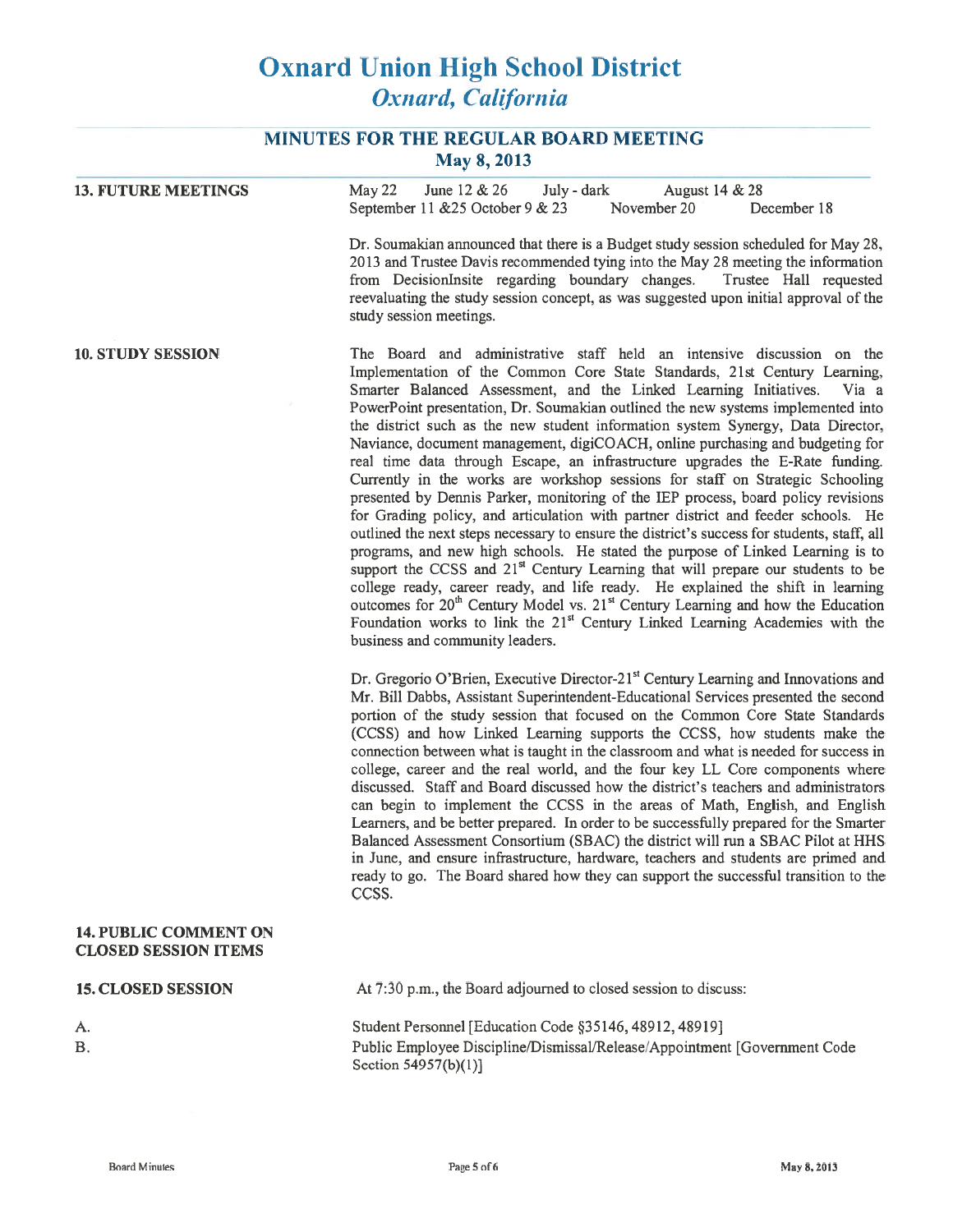## MINUTES FOR THE REGULAR BOARD MEETING May 8, 2013

### 15. CLOSED SESSION - Continued

| C.                             | Conference with Labor Negotiator(s) [Government Code Section 54957.6]                                                                                                                                                                  |  |
|--------------------------------|----------------------------------------------------------------------------------------------------------------------------------------------------------------------------------------------------------------------------------------|--|
|                                | Agency Negotiator: Rocky Valles, Ed.D, Assistant Superintendent-Human Resources<br>Employee Organization: California State Employee Association (CSEA)                                                                                 |  |
|                                | Campus Supervisors<br>⋗                                                                                                                                                                                                                |  |
| D.                             | Conference with Labor Negotiator(s) [Government Code Section 54957.6]                                                                                                                                                                  |  |
|                                | Agency Negotiator: Rocky Valles, Ed.D, Assistant Superintendent-Human Resources<br>Employee Organization: Oxnard Federation of Teachers and School Employees                                                                           |  |
|                                | Certificated<br>➤                                                                                                                                                                                                                      |  |
| Ε.                             | Public Employee Performance Evaluation [Government code Section 94957(b)(1)]                                                                                                                                                           |  |
|                                | Superintendent<br>⋗                                                                                                                                                                                                                    |  |
| <b>16. RECONVENE IN PUBLIC</b> | The Board reconvened and 8:56 p.m. and President Edmonds announced the<br>following:                                                                                                                                                   |  |
|                                | The Board of Trustees of the Oxnard Union High School District approved the<br>appointment of Mr. Ray Gonzales to the position of Coordinator-Child Welfare and<br>Attendance, effective July 1, 2013.                                 |  |
|                                | The Board of Trustees of the Oxnard Union High School District approved the<br>appointment of Mr. William Dabbs to the position of Principal $=$ Rio Mesa High<br>School and District wide duties as assigned, effective July 1, 2013. |  |
| <b>17. ADJOURNMENT</b>         | There being no further items of business on the agenda, the meeting was adjourned at<br>8:57 p.m.                                                                                                                                      |  |
|                                |                                                                                                                                                                                                                                        |  |

### **BOARD OF TRUSTEES**

ЛΛυ  $ML$ 

Socorro López Hanson, Clerk

mbran

Approved as read (or approved as corrected) May 22, 2013

Gabe Soumakian, Ed.D., Secretary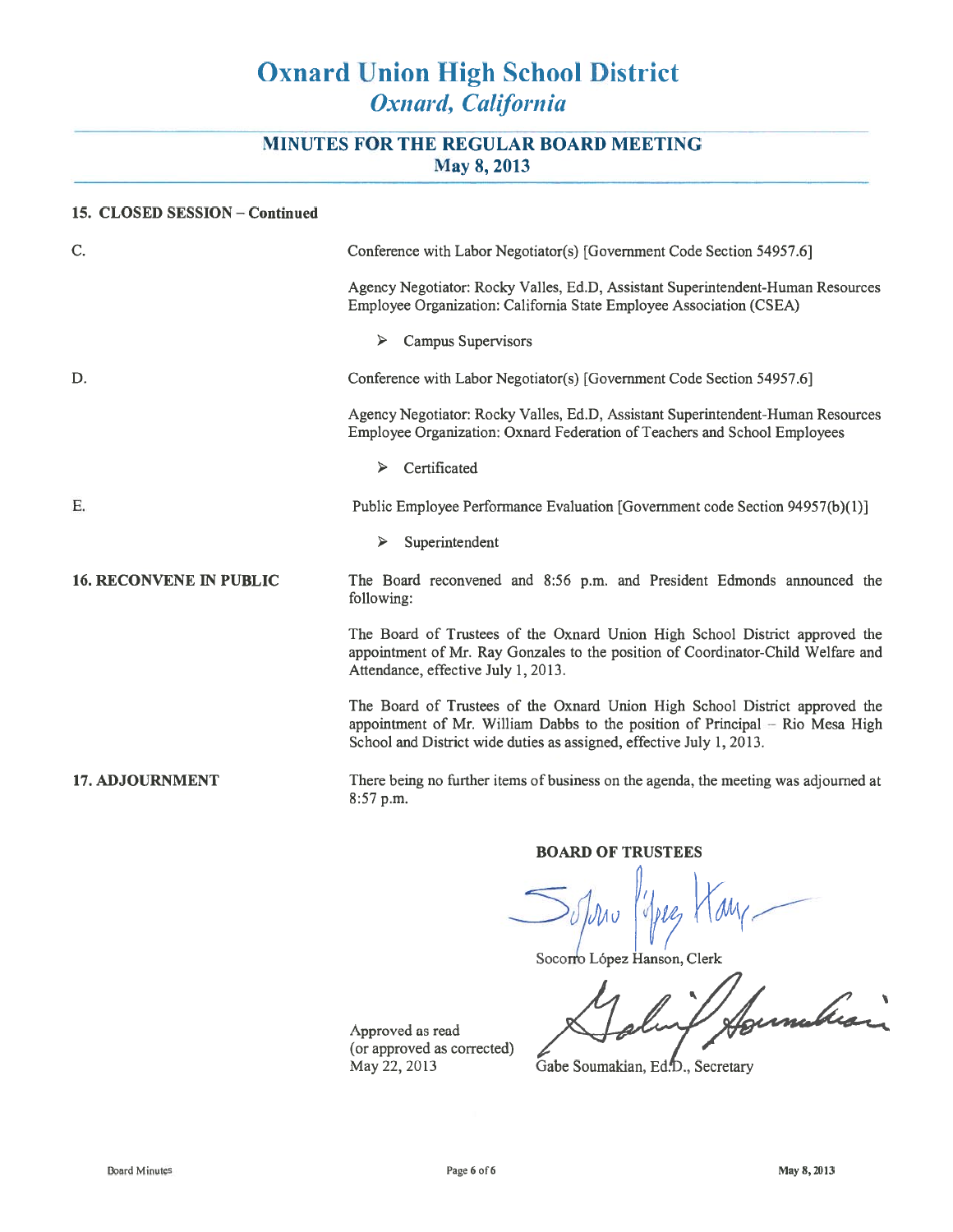

Students First: Every Day, Every School, Every Classroom

## **Resolution No. 13-15**

# In Recognition of **CLASSIFIED EMPLOYEE WEEK** May 19 through May 25, 2013

Whereas, the California State Legislature adopted a resolution in 1986 declaring the third full week of May of each year as Classified School Employee Week recognizing the many outstanding contributions and services provided by classified school employees; and,

Whereas, many classified school employees serve as paraprofessionals in classrooms providing direct assistance to teachers and giving students the individual attention and the support needed to succeed academically; and,

Whereas, other classified school employees perform essential clerical and office support functions at district offices and school sites creating a smooth-operating educational environment; and,

Whereas, a number of classified school employees perform custodial and grounds keeping services ensuring the school buildings and surrounding areas are clean, safe, and well-maintained for the students and, thus, protect the public's investment in our school facilities; and,

Whereas, many other classified school employees serve as nutrition service workers furnishing students with nutritional meals and snacks enabling them to focus their attention on learning; and,

Whereas, a large group of classified school employees provide transportation services bringing students safely to and from school and other school related activities; and now, therefore, be it

Resolved, that the Board of Trustees of the Oxnard Union High School District hereby recognizes May 19 through May 25, 2013, as Classified School Employee Week and honors the classified school employees of the District for their many contributions to our educational community and commends them for their shared "Commitment to Quality Education for All."

### Adopted this 8<sup>th</sup> day of May, 2013

By consensus of the Oxnard Union High School District Governing Board and Superintendent.

**WÄYNE EDMONDS** MR. President, Board of Trustees OXNARD UNION HIGH SCHOOL DISTRICT

DR. GABE SOUMAKIAN Superintendent OXNARD UNION HIGH SCHOOL DISTRICT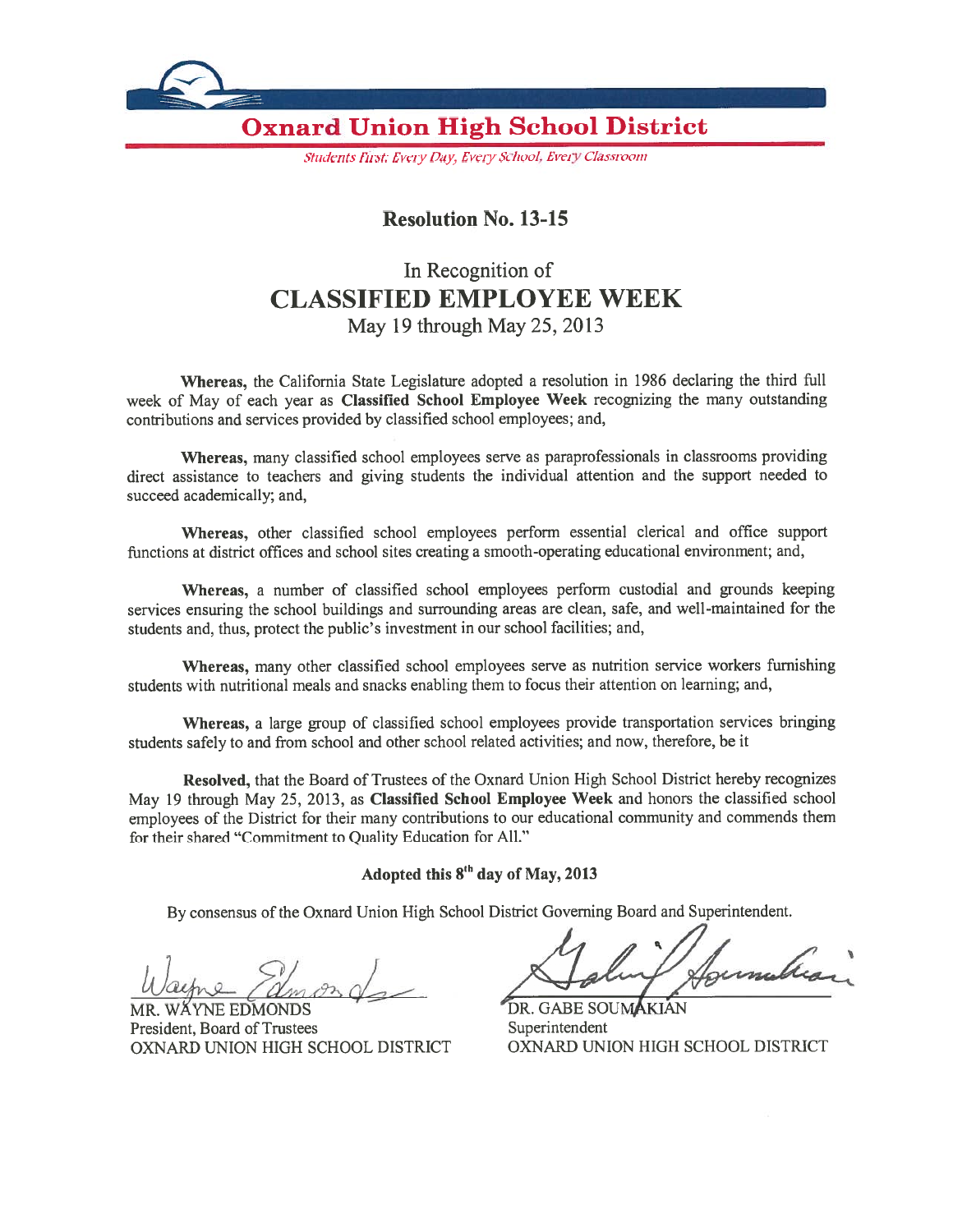

# HUMAN RESOURCES CERTIFICATED AND CLASSIFIED PERSONNEL CONSENT ITEMS FOR THE BOARD MEETING OF MAY 8, 2013

## CERTIFICATED HUMAN RESOURCES

| Public Employee Appointment [Government Code §54957]<br>Name | Title                                                                                                      | Effective             | <b>Site</b>                |
|--------------------------------------------------------------|------------------------------------------------------------------------------------------------------------|-----------------------|----------------------------|
| William Dabbs                                                | Principal [with Other Duties as Assigned]                                                                  | 07/01/13              | <b>RMHS</b>                |
| Ray Gonzales                                                 | Coordinator-Child Welfare and Attendance/<br>Truancy                                                       | 07/01/13              | DO                         |
| Reclassification                                             |                                                                                                            |                       |                            |
| Name                                                         | Title                                                                                                      | Effective             | <b>Site</b>                |
| Kathy Greaves                                                | from Interim Director-Student Services &<br>Interventions                                                  | 05/06/13              | DO.                        |
|                                                              | to Director-Student Services & Interventions                                                               |                       |                            |
| Resignation                                                  |                                                                                                            |                       |                            |
| Name                                                         | Title                                                                                                      | <b>Effective</b>      | Site                       |
| Ryan Keller                                                  | SPED teacher                                                                                               | 06/14/13              | <b>FHS</b>                 |
| Sierra Meyers                                                | Physical Education teacher                                                                                 | 06/14/13              | <b>PHS</b>                 |
| Barbara J. Murray                                            | SPED teacher                                                                                               | 06/30/13              | <b>HHS</b>                 |
|                                                              | <u>Consideration to Authorize Teaching Assignment by Board Authorization, 2012-2013</u>                    |                       |                            |
|                                                              | That the following individual(s) having completed 9 units of upper division or 18 total semester units of  |                       |                            |
|                                                              | appropriate coursework be approved to teach in the designated subject pursuant to Educational Code §44263. |                       |                            |
| Name                                                         | Assignment                                                                                                 | <b>Semester Units</b> | Site                       |
| Robert Kadin                                                 | Business teacher                                                                                           | 45                    | <b>HHS</b>                 |
| Request for Part-Time Employment<br>Name                     |                                                                                                            | Effective             | <b>Site</b>                |
|                                                              | Title                                                                                                      |                       |                            |
| Noemi Diaz                                                   | Math teacher [.80 FTE]                                                                                     | 2013-2014 SY          | <b>HHS</b>                 |
| Retirement                                                   |                                                                                                            |                       |                            |
| Name                                                         | Title                                                                                                      | Effective             | Site                       |
| John Velasquez                                               | Science teacher                                                                                            | 06/15/13              | <b>RMHS</b>                |
| Michael Wilson                                               | SPED teacher                                                                                               | 06/30/13              | <b>CIHS</b>                |
|                                                              | <b>CLASSIFIED HUMAN RESOURCES</b>                                                                          |                       |                            |
|                                                              |                                                                                                            |                       |                            |
| Reclassification<br>Name                                     | Title                                                                                                      |                       |                            |
| Mari Matavao                                                 | from Clerical Asst III - IEP                                                                               | Effective<br>05/20/13 | <b>Site</b><br><b>RMHS</b> |
|                                                              | to Clerical Asst III- Attendance/Records                                                                   |                       |                            |
| Carlos Morales                                               | from Paraeducator IV                                                                                       | 05/20/13              | <b>PHS</b>                 |
|                                                              | to Grounds Maintenance Worker                                                                              |                       |                            |
| Corine Ochoa                                                 | from Clerical Assistant II $-$ Receptionist                                                                | 08/01/13              | <b>PHS</b>                 |
|                                                              | to Site Administrative Secretary                                                                           |                       |                            |
|                                                              |                                                                                                            |                       |                            |
| Resignation                                                  |                                                                                                            |                       |                            |
| Name                                                         | Title                                                                                                      | Effective             | Site                       |
| Guadalupe Aguilera                                           | Job Developer                                                                                              | 06/30/13              | DO                         |
| Leave of Absence Without Pay Extension                       |                                                                                                            |                       |                            |
| Name                                                         | Title                                                                                                      | <b>Effective</b>      | Site                       |
| Dolores Raymond                                              | Site Administrative Secretary                                                                              | $05/15/13 -$          | DO                         |
|                                                              |                                                                                                            | 06/30/13              |                            |
|                                                              |                                                                                                            |                       |                            |
| 39-Month Re-employment List                                  | Title                                                                                                      | Effective             |                            |
| Name<br>Annette Swear                                        | Senior Account Technician                                                                                  | 05/09/13              | Site<br>DO                 |
|                                                              |                                                                                                            |                       |                            |